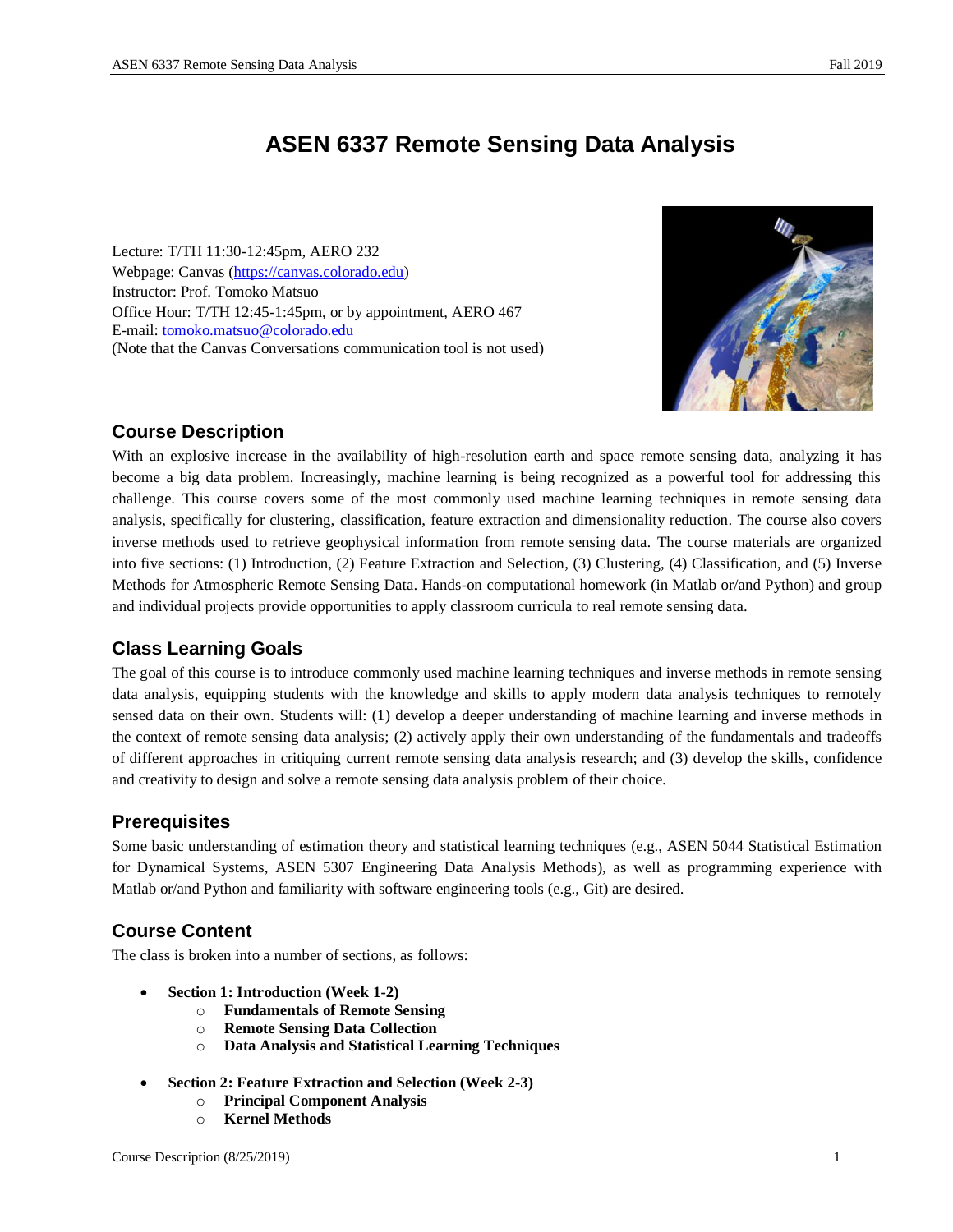- **Section 3: Clustering (Week 4)**
	- o **K-Means**
	- o **Iterative Self-Organizing Data Analysis Technique**
	- o **Hierarchical Clustering**
- **Section 4: Classification (Week 5-9)**
	- o **Bayesian classification**
	- o **Neural Networks**
	- o **Support Vector Machines**
	- o **Tree Structured Classifier**
	- o **Bragging and Random Forest**
- **Section 5: Inversion Methods for Atmospheric Remote Sensing Data (Week 10-11)**
	- o **Abel Transform and Inversion**
	- o **Review of Radiative Transfer, Weighting Functions, Averaging Kernels**
	- o **Bayesian and Variational Methods**
	- o **Temperature Profile Inversion**
- **Section 6: Uncertainty Quantification (Week 12)**
- **Group Project Lab & Final Project Lab (Week 13-15)**

## **Texts**

All the reading material required for the course will be provided through the Canvas course webpage. Suggested (not required) text books on the topics covered in this course include:

- Remote Sensing Handbook, edited by Thenkabail (2015) *- eBook at CU library*
- Introductory Digital Image Processing: A Remote Sensing Perspective, 4th ed, Jensen (2015) *on reserve*
- Remote Sensing Digital Image Analysis, Richards (2013) *- eBook at CU library*
- Pattern Recognition and Machine Learning, Bishop (2006) *PDF available from https://www.microsoft.com/enus/research/uploads/prod/2006/01/Bishop-Pattern-Recognition-and-Machine-Learning-2006.pdf*
- An Introduction to Statistical Learning, James (2013) *- eBook at CU library*
- Kernel Methods for Remote Sensing Data Analysis, edited by Camp-Valls and Bruzzone (2009) *eBook at CU library*
- Inverse Methods for Atmospheric Sounding: Theory and Practice, Rodgers (2000) *eBook at CU library*
- Occultations for Probing Atmosphere and Climate, edited by Kirchengast, Foelsche and Steiner (2004) *- eBook at CU library*

You can access these books as eBook from the CU library website, or on reserve in the Bartlett Center (SEEC C215).

# **Class Format**

The course will involve weekly lectures on the course content outlined above, as well as discussions of several key research articles. Homework assignments will provide opportunities to apply the data analysis techniques to real remote sensing data. A midterm take-home exam will be given to assess students' understanding and progress. Group and Individual projects will be required. Final oral and written reports of each student's project will be evaluated in terms of the soundness of a problem formulation, the quality and effort of research and analysis, the quality and clarity of oral and written presentations as well as the contributions to group work. Students are also asked to participate in peer reviews of the oral presentations as part of the final project evaluation.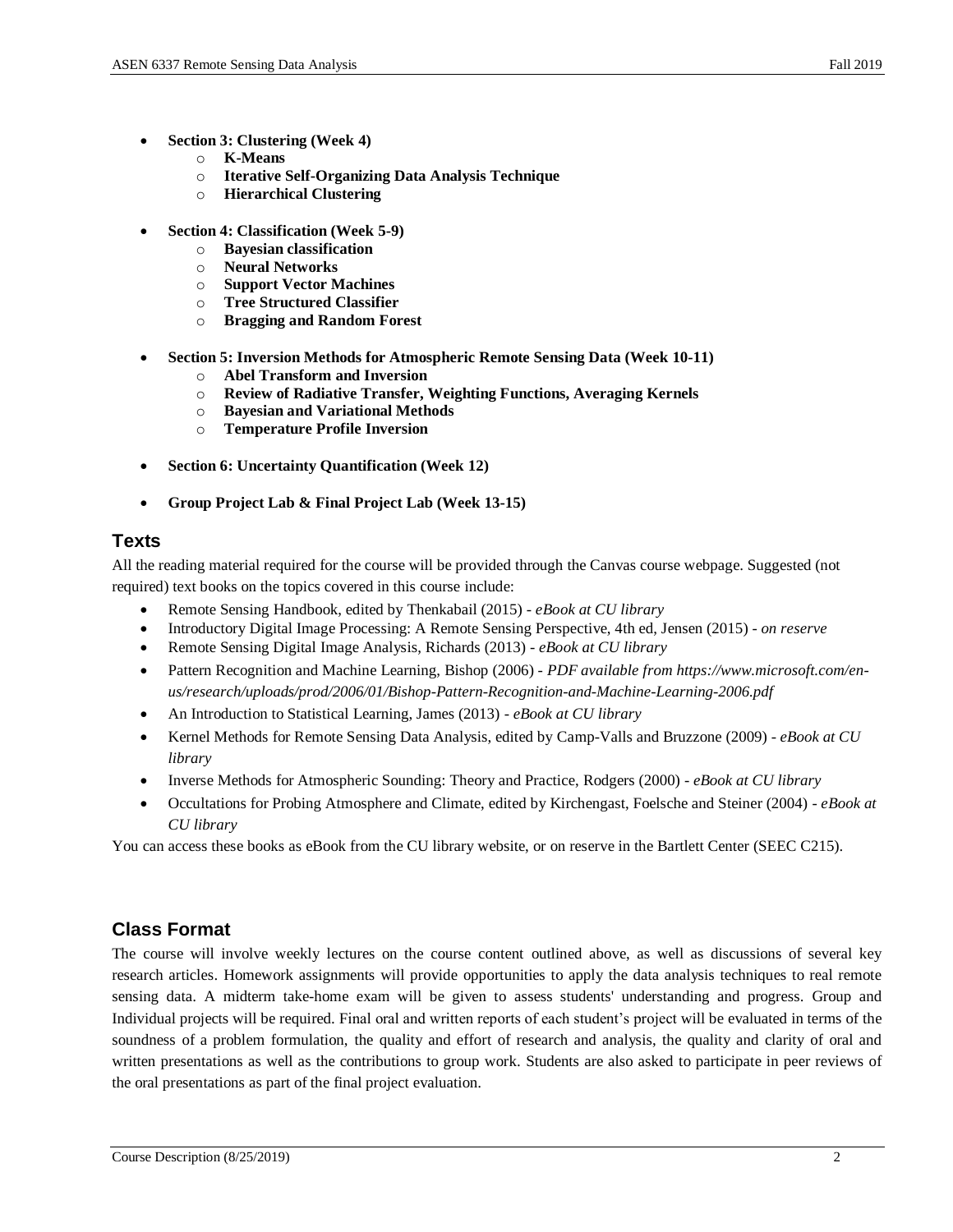#### **Course Grading**

| 7%      | Participation (e.g., student's goal statement, weekly feedback and self-assessment, peer-reviews) |
|---------|---------------------------------------------------------------------------------------------------|
| 28%     | Homework (4 assignments)                                                                          |
| 20%     | Midterm take-home exam                                                                            |
| 15%     | Group project $(5\%$ oral presentation & 10% written report, prorated by peer-evaluation)         |
| 30%     | Individual project (10% oral/virtual poster presentation and 20% written report)                  |
| $100\%$ | Total                                                                                             |

Late work is **NOT** accepted. There will be one 'makeup' homework opportunity at the end of semester.

#### **Disabilities**

If you qualify for accommodations because of a disability, please submit your accommodation letter from Disability Services to me in a timely manner so that your needs can be addressed. Disability Services determines accommodations based on documented disabilities in the academic environment. Information on requesting accommodations is located on the [Disability Services website.](http://www.colorado.edu/disabilityservices/students) Contact Disability Services at 303-492-8671 or [dsinfo@colorado.edu](mailto:dsinfo@colorado.edu) for further assistance. If you have a temporary medical condition or injury, see [Temporary Medical Conditions](http://www.colorado.edu/disabilityservices/students/temporary-medical-conditions) under the Students tab on the Disability Services website.

## **Classroom Behavior**

Students and faculty each have responsibility for maintaining an appropriate learning environment. Those who fail to adhere to such behavioral standards may be subject to discipline. Professional courtesy and sensitivity are especially important with respect to individuals and topics dealing with race, color, national origin, sex, pregnancy, age, disability, creed, religion, sexual orientation, gender identity, gender expression, veteran status, political affiliation or political philosophy. Class rosters are provided to the instructor with the student's legal name. I will gladly honor your request to address you by an alternate name or gender pronoun. Please advise me of this preference early in the semester so that I may make appropriate changes to my records. For more information, see the policies on [Classroom](http://www.colorado.edu/policies/student-classroom-and-course-related-behavior) Behavior and the Student [Code of Conduct.](http://www.colorado.edu/osccr/)

#### **Academic Honor Code**

All students enrolled in a University of Colorado Boulder course are responsible for knowing and adhering to the Honor Code. Violations of the policy may include: plagiarism, cheating, fabrication, lying, bribery, threat, unauthorized access to academic materials, clicker fraud, submitting the same or similar work in more than one course without permission from all course instructors involved, and aiding academic dishonesty. All incidents of academic misconduct will be reported to the Honor Code [\(honor@colorado.edu;](mailto:honor@colorado.edu) 303-492-5550). Students who are found responsible for violating the academic integrity policy will be subject to nonacademic sanctions from the Honor Code as well as academic sanctions from the faculty member. Additional information regarding the Honor Code academic integrity policy can be found at the [Honor](https://www.colorado.edu/osccr/honor-code)  [Code Office website.](https://www.colorado.edu/osccr/honor-code) Violations of the Honor Code include any act of **academic dishonesty** which is defined as follows. Any act in which a student gains, or attempts to gain, an unfair academic advantage over other students. These acts may include, but are not limited to:

- I. **Plagiarism:** Portrayal of another's work or ideas as one's own.
- II. **Cheating:** Using prohibited notes or study aids, allowing another party to do one's work/exam and turning in that work/exam as one's own, copying another student's course work, and collaborating on course work when prohibited.
- III. **Fabrication:** Falsification or creation of data, research, or resources, altering a graded work without the prior consent of the course instructor.
- IV. **Lying:** Deliberate falsification with the intent to deceive in written or verbal form as applied to an academic submission.